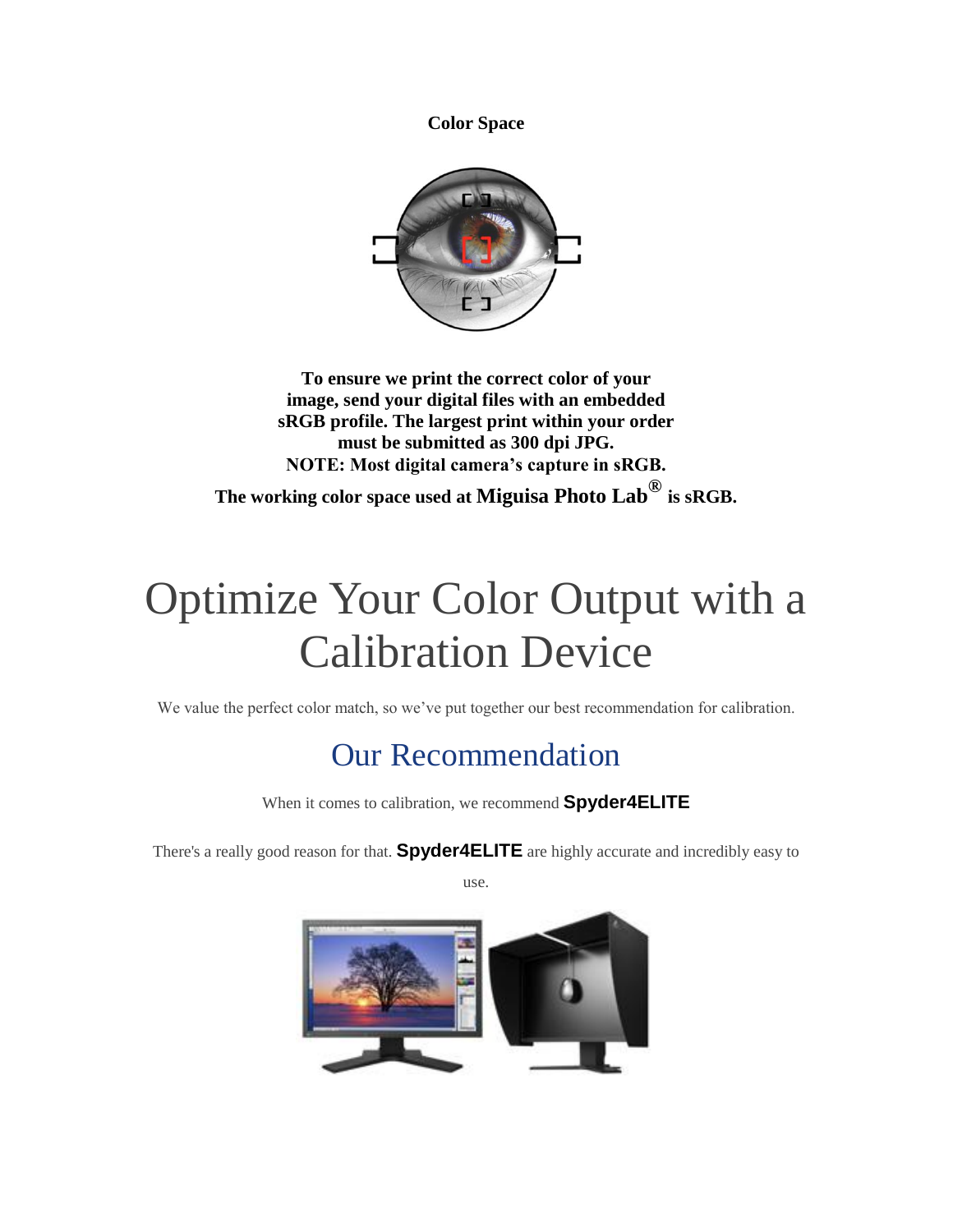### **So Simple to Use**

Using color readings from your monitor, the software removes any color cast from your screen,

helps optimize the brightness/contrast/color output and creates a profile describing how your monitor displays color.

Photoshop then uses this profile when displaying images to give you the most accurate color display possible.

We strongly advise purchasing a hardware calibration device to make sure you are getting the best match from your monitor to the printed pieces.

## Step 1. Calibrate Your Monitor

We suggest setting your target white point and gamma curve to 6500k and Gamma 2.2.

These are only recommendations; you may find that your viewing environment has warmer lights,

in which case you could experiment with a white point of 5500k.

### Step 2. Embed the Color Profile.

Without an ICC profile embedded into your files, we don't know what color space your files are in.

Most photographers use either sRGB as a working color space. Set up your color settings:

**Here's how to properly setup your Adobe Photoshop Color Settings:**

### **1. Open Photoshop**

Mac OS X Users: Go to Photoshop in the Menu Bar > Color Settings Windows Users: Go to Edit in the Menu Bar > Color Settings

**2. Select a Working Space for sRGB**

We recommend either **sRGB IEC61966-2.1.**

If you are unsure, you probably want **sRGB IEC61966-2.1.**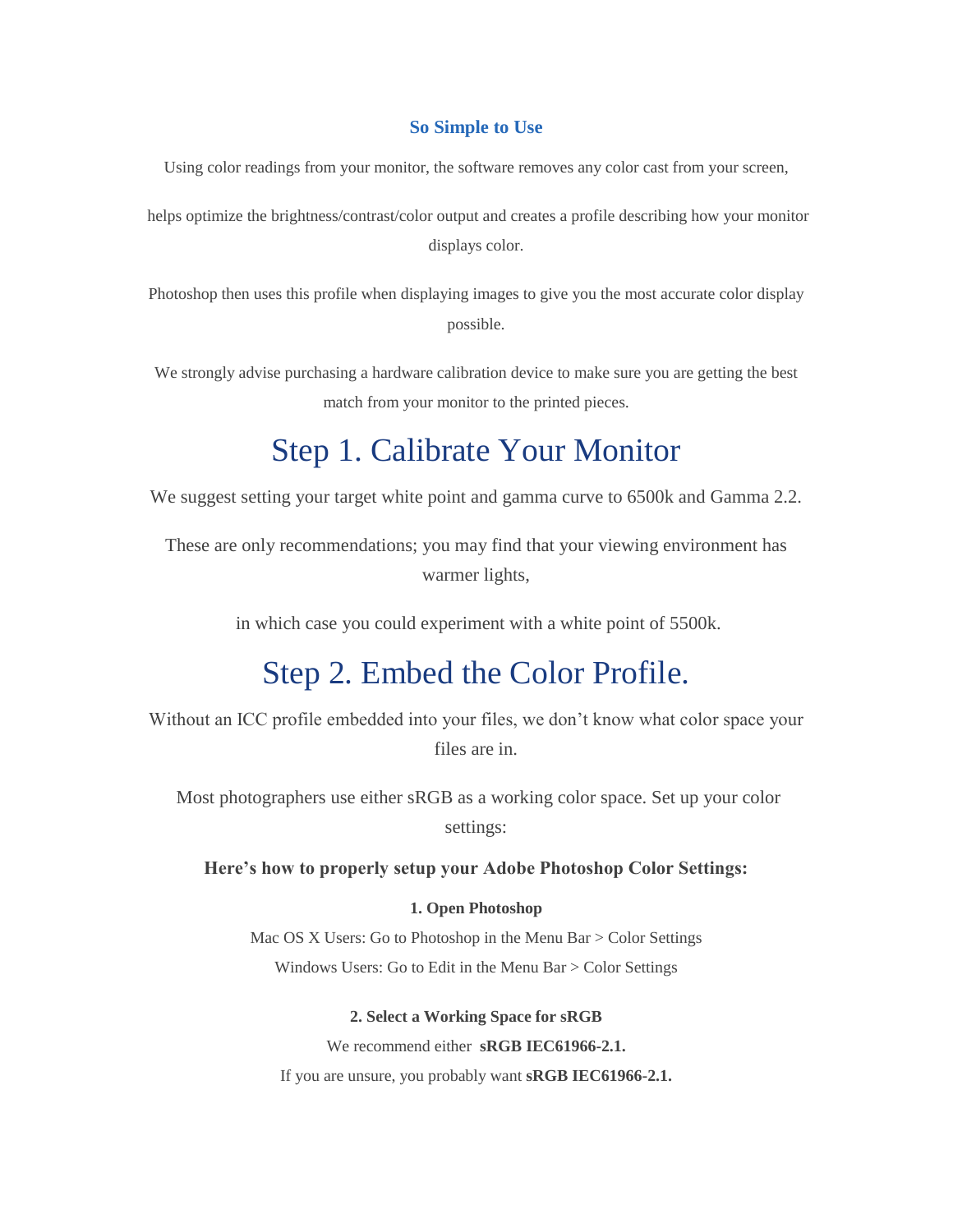### **3. Select "Convert to Working RGB" next to RGB under Color Management Policies.**

#### **4. Check "Ask When Opening and Ask When Pasting" next to Profile Mismatches.**

Whenever you open a file that is saved and tagged in a color space other than your working space, **Photoshop** will prompt you to convert to the working color space

. When you save your JPEGs out of Photoshop, make sure to check the "Embed Color Profile" checkbox in the Save dialog box.

Without this checked, we do not know the color space of your files, and you will have unpredictable color in your prints.

**In Lightroom**, there are no color spaces to choose until you export an image.

In the Export screen, go down to the "File Settings" section.

There is a pull-down menu for Color Space. We recommend selecting either sRGB.

| <b>Color Settings</b>                                                                                                                                                                                                                           | $\vert x \vert$                                  |
|-------------------------------------------------------------------------------------------------------------------------------------------------------------------------------------------------------------------------------------------------|--------------------------------------------------|
| Settings:   Custom<br>Advanced Mode<br>Working Spaces<br>RGB: SRGB IEC61966-2.1<br>CMYK: U.S. Web Coated (SWOP) v2<br>Gray: Gray Gamma 2.2<br>Spot: Dot Gain 20%<br>Color Management Policies<br>RGB: Convert to Working RGB<br>CMYK: Off<br>۰. | ОК<br>Cancel<br>Load<br>Save<br><b>▽</b> Preview |
| Gray: Off<br>Profile Mismatches: V Ask When Opening V Ask When Pasting<br>Missing Profiles:   Ask When Opening<br>Description                                                                                                                   |                                                  |

# Save Options